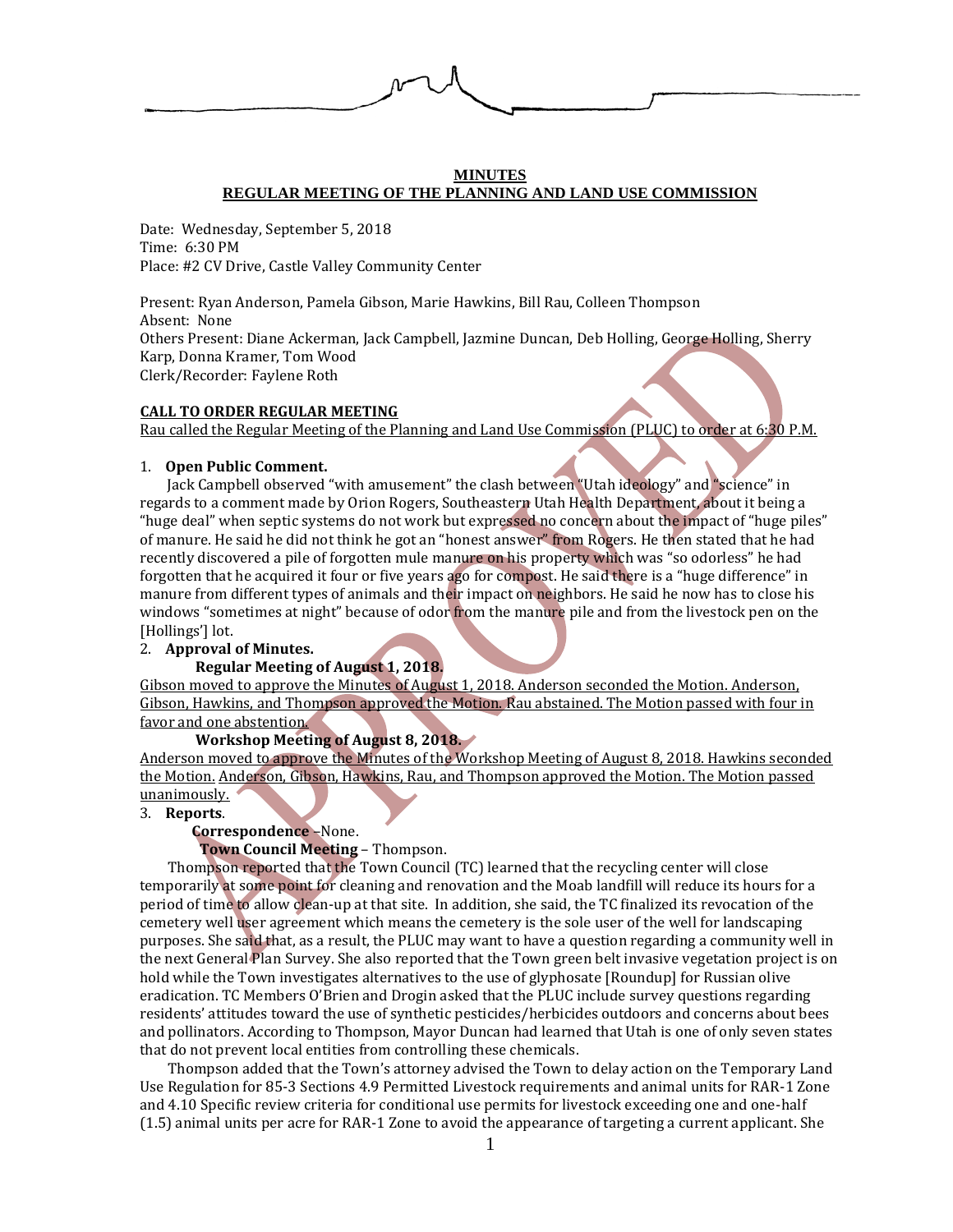said the TC retabled the item after discussion from O'Brien and Mary Beth Fitzburgh regarding uncertainty on the length of extensions allowed by State Code beyond the original six-month moratorium.

Thompson reported that the TC approved two more chunks of the 85-3 revisions: Block 1 dealing with variances (Section 9.1) and 7.2. and 7.3 which had undergone legal review and been modified by the Town's attorney. Thompson said the TC did approve the reinsertion of the word "that" in Section 7.2.3(3) which they decided was necessary to retain the intended meaning; Block 2 dealing with land use designations, building regulations, and three related definitions have also been approved.

Rau asked Mayor Duncan about negotiations with the appeal authority regarding these approved amendments. Duncan said the negotiations would proceed after adoption of the amendments has been completed.

**Permit Agent** – Interim Permit Agent - Roth

## - **Permit Activity.**

Roth reported that the annual inspection at the Castle Valley Inn occurred on August 24, 2018. She said it included an inspection by Castle Valley Fire Chief Ron Drake and herself along with Tom Cox of Rim to Rim Safety who conducts an annual fire extinguisher inspection. According to Roth, she is waiting for some documents before having everyone sign off on the inspection.

#### - **Updates on Recent Applications** - None**.**

#### **Procedural Matters**.

Thompson suggested that a To Do list be added to the Minutes each month as a reminder of tasks taken on by PLUC Members. There was a consensus for Roth to add this.

#### **NEW BUSINESS**

4. **Discussion and possible action re: amendments to Ordinance 85-3, Section 4.9 to include the specific operating requirements described in Section 4.10.1 (A – L).**

There was general discussion regarding the addition of the General Operating Requirements outlined in Ordinance 85-3, Section 4 .10.1 (A-L) for specific criteria for conditional use permits for livestock exceeding one and one-half (1.5) animal units per acre to Section 4.9 for Permitted Livestock of no more than 1.5 animal units per acre in order to establish the same general operating requirements for livestock on all lots whether the numbers of animals are more or less than the permitted use. Gibson stated that doing so verifies the intention that the same "best management practices" from Section 4.10 apply to Section 4.9. There was a consensus among PLUC Members that it made sense to identify the "best management practices" in both parts of the ordinance.

Rau explained that amendments to Ordinance 85-3 require a public hearing. PLUC Members agreed to hold a Public Hearing at next month's Meeting [October 3, 2018] before making a recommendation to the Town Council.

Anderson moved to table Item 4. Gibson seconded the Motion. Anderson, Gibson, Hawkins, Rau, and Thompson approved the Motion. The Motion passed unanimously.

Roth will post the Public Hearing notices.

#### **UNFINISHED BUSINESS**

5. **Discussion and possible action re: recommendation to Town Council regarding request for commercial agriculture designation on Lots 54 and 55 (tabled).**

Anderson moved to untable Item 5. Thompson seconded the Motion. Anderson, Gibson, Hawkins, Rau, and Thompson approved the Motion. The Motion passed unanimously.

Rau asked that comments be restricted to less than three minutes.

Rau asked the applicants for initial comments. George Holling handed to Rau a copy of a letter he said the Town should have received from his attorney. Rau replied that PLUC Members would review the letter over the next month and reply through Holling's attorney.

Donna Kramer asked if the submitted documents would become part of the public record. Rau replied that it would when it becomes part of the Agenda record.

Diane Ackerman commented on a letter she had submitted to the Town regarding an on-site meeting at the Hollings with Orion Rogers and several others and expressed her concern and her willingness to work towards a solution. She announced that she is hosting a composting workshop on October 6 at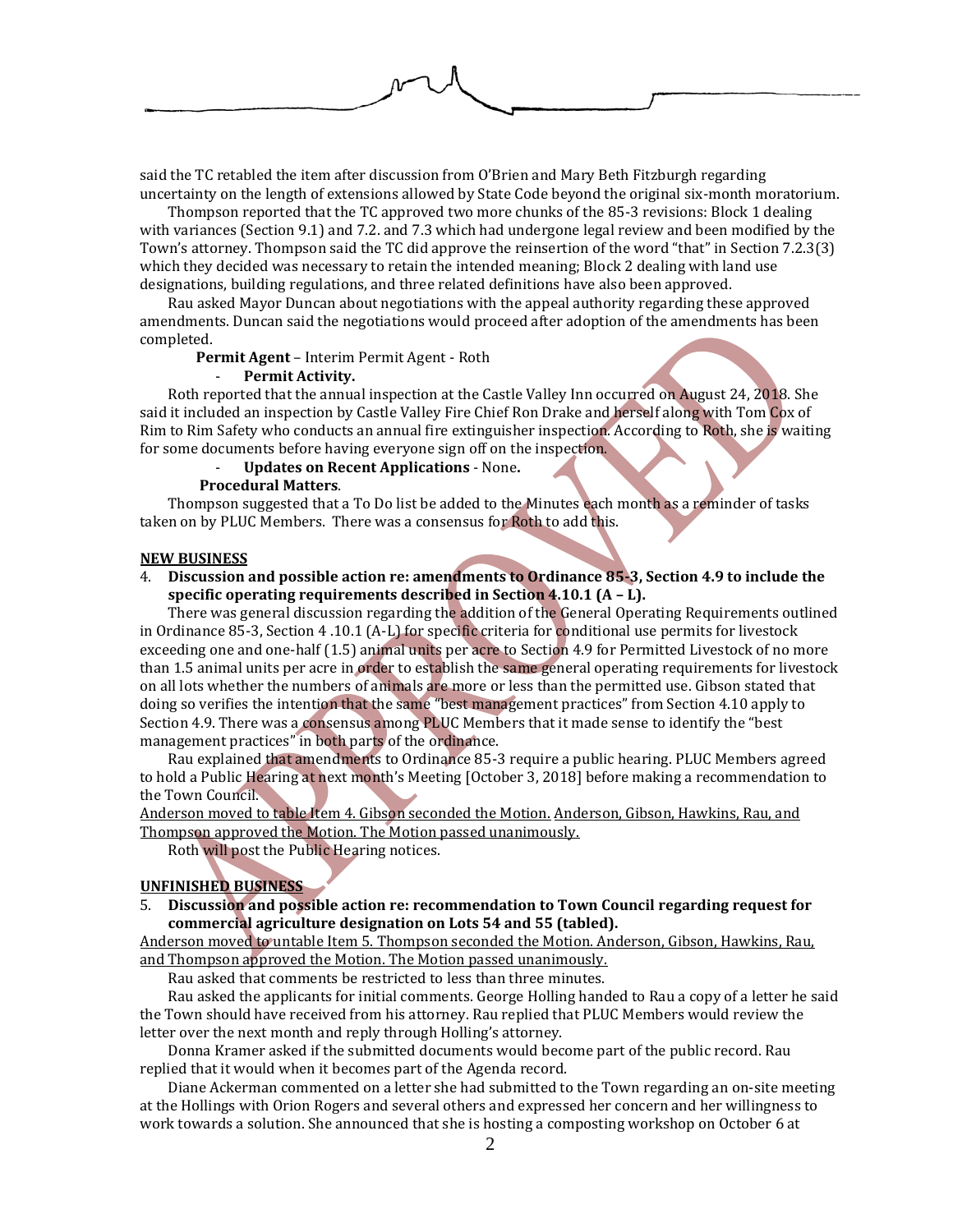10:00 A.M. at the Town Hall. She said the workshop will include site visits around the valley to learn about composting practices within Castle Valley. Ackerman also requested that the Town confirm receipt of written comment from the public.

Kramer said she appreciated this effort but did not see how it applies to the conditional use permit application discussion.

Rau added to Ackerman's comments saying that PLUC Members had asked to be part of the site visit but were not included.

Thompson asked how an ordinance violation would affect the PLUC's deliberations on this item. Rau said his understanding is that the violation might be dealt with before any decision is made. Mayor Duncan replied that the attorney has said that would be true if a formal complaint has been filed; but, she said, no formal complaint has been made in this situation.

Rau explained that the PLUC's role is to make a recommendation only to the TC, which makes the final decision. He suggested the item be retabled.

George Holling handed to Rau a document detailing Utah statutes regarding approval of conditional uses.

Deb Holling stated that they had requested that further discussion be delayed until their reports were completed but were attending this Meeting because Roth had told their attorney that the PLUC had done some research of its own and that Roth had asked them to attend. Holling asked whether that discussion was going to take place.

Roth clarified that her communication with their attorney was to inform them that a discussion might take place.

George Holling asked for a copy of the letter referred to in #2 of the questions submitted to them. Rau said he would get the letter to Roth who will forward it to Holling's attorney.

Anderson moved to retable Item 5. Hawkins seconded the Motion. Anderson, Gibson, Hawkins, Rau, and Thompson approved the Motion. The Motion passed unanimously.

6. **Discussion and possible action re: recommendation to Town Council regarding request for installation of exclusionary fencing on Lots 54 and 55 for commercial agricultural purposes (tabled).**

Anderson moved to untable Item 6. The Motion failed due to lack of a second.

7. **Discussion and possible action re: amendments to Ordinance 95-6: An Ordinance regarding the Building Permit and Other Land Use Permit Processes to align it with proposed amendments proposed to Ordinance 85-3 (tabled).**

Anderson moved to untable Item 7. Thompson seconded the Motion. Anderson, Gibson, Hawkins, Rau, and Thompson approved the Motion. The Motion passed unanimously.

Rau explained that much of the work on these proposed amendments was done with former PLUC Member Mary Beth Fitzburgh. Thompson reported that the Town Council has approved the proposed amendments in Ordinance 85-3, Sections 3, 5, and 6 plus the three associated definitions that support the proposed amendments to Ordinance 95-6. PLUC Members agreed that all references to "State Sanitarian" will be changed to "Local Health Department." Roth will attach current and/or amended permits listed in the Ordinance to the final version submitted to the Town Council.

Anderson moved to recommend to the Town Council to approve the amendments made tonight to Ordinance 95-6 to align it with the proposed amendments to Ordinance 85-3. Gibson seconded the Motion. Anderson, Gibson, Hawkins, Rau, and Thompson approved the Motion. The Motion passed unanimously.

8. **Discussion and possible action re: revisions to Resolution 2013-1: A Resolution to Adopt a Permit Application and Fee Schedule (tabled).**

Anderson moved to untable Item 8. Thompson seconded the Motion. Anderson, Gibson, Hawkins, Rau, and Thompson approved the Motion. The Motion passed unanimously.